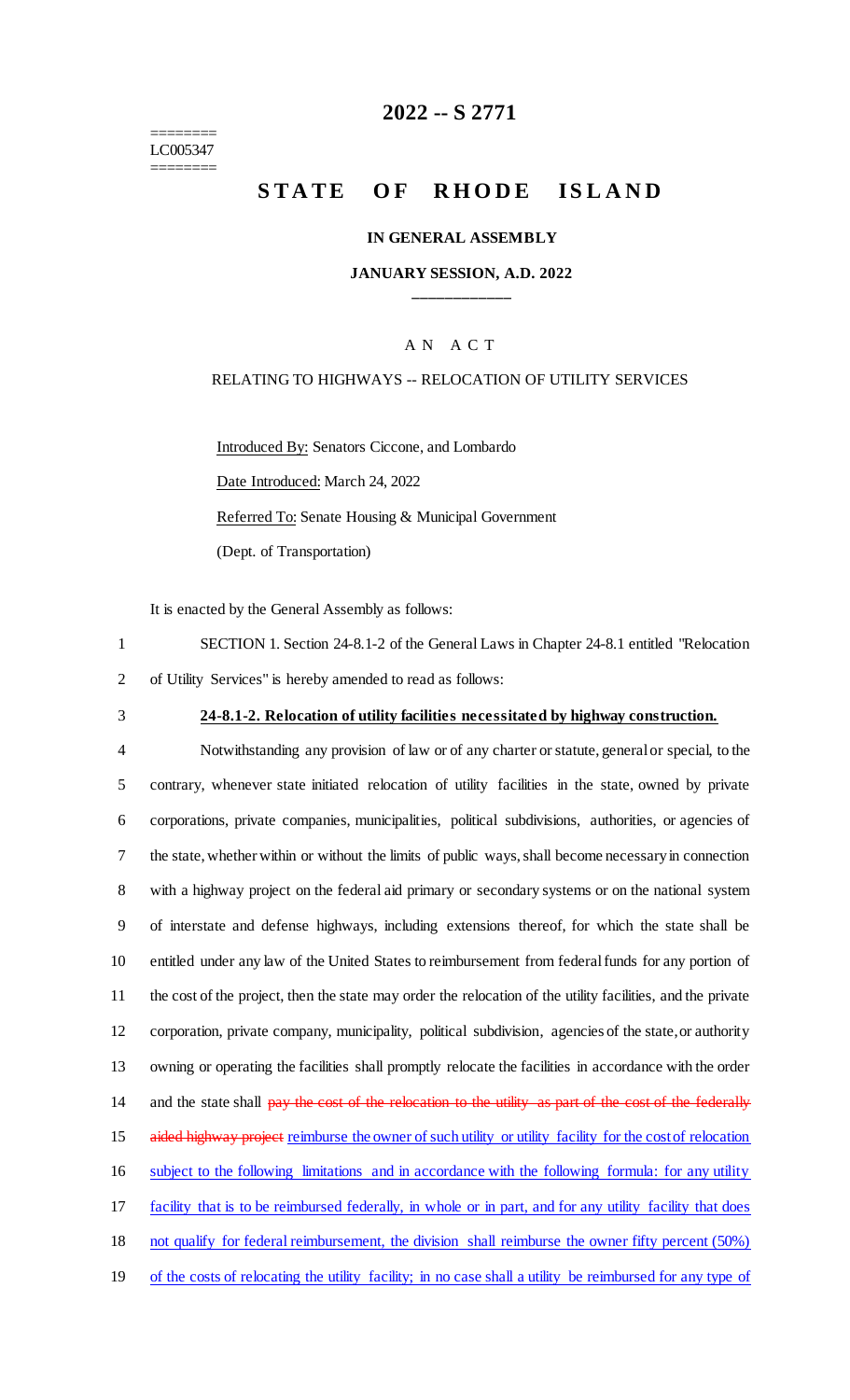| $\mathbf{1}$   | betterment; reimbursement is for relocation costs only; the state shall pay the cost of the relocation   |
|----------------|----------------------------------------------------------------------------------------------------------|
| $\overline{2}$ | to the utility as part of the cost of the federally aided highway project. A utility relocation shall be |
| 3              | eligible for reimbursement pursuant to this section only if it is completed to the satisfaction of the   |
| 4              | state within target dates established by the state and in accordance with design criteria set forth by   |
| 5              | the state for the relocation in manner that facilitates the timely completion of the affected project.   |
| 6              | The state shall pay a reasonable amount to private corporations and private companies for the            |
| $\tau$         | relocation of utilities commencing with highway projects that are authorized for construction after      |
| 8              | March 1, 1976.                                                                                           |
| 9              | SECTION 2. This act shall take effect upon passage.                                                      |

======== LC005347 ========